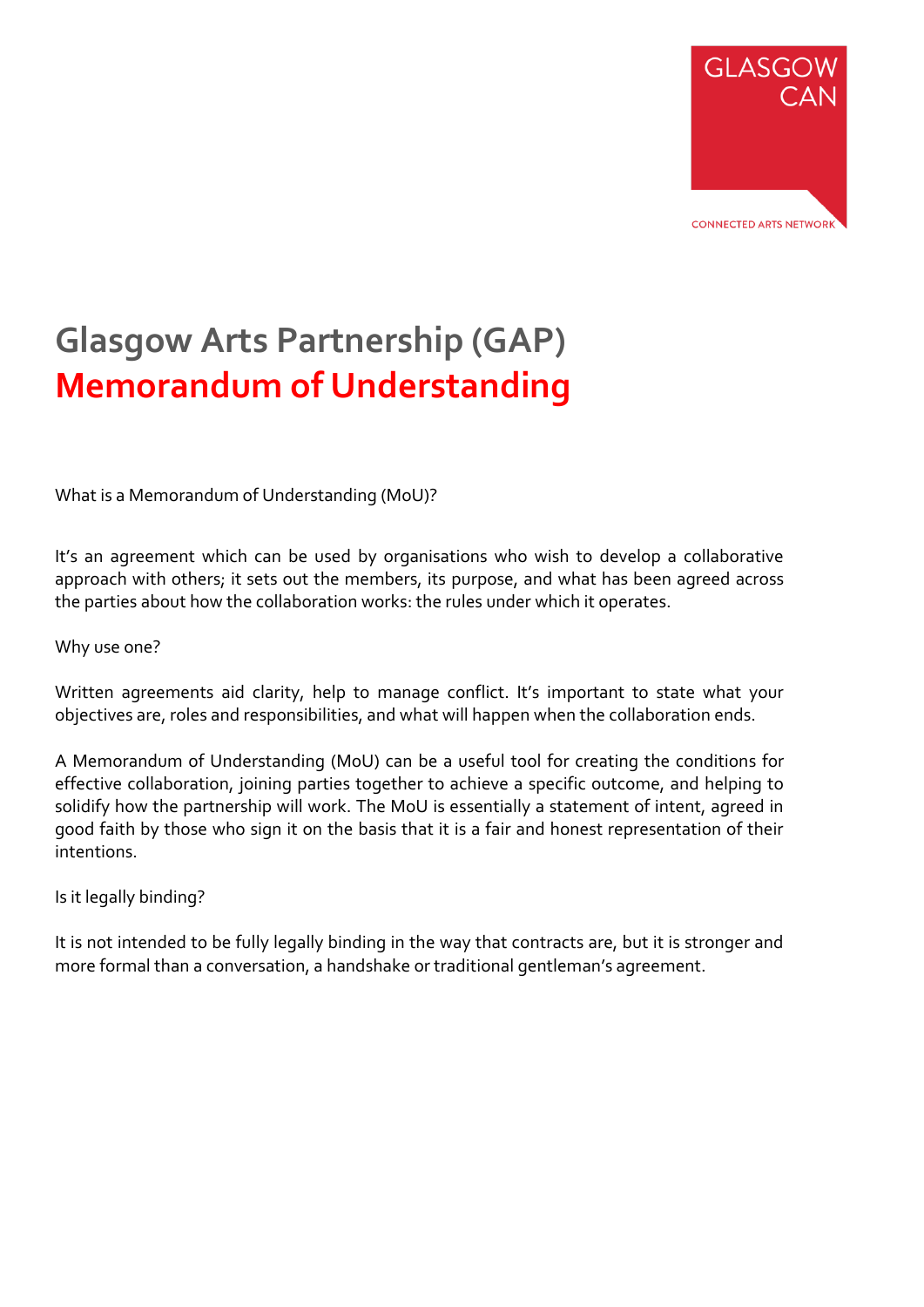# **Glasgow Arts Partnership (GAP): Memorandum of Understanding**

## **Contents**

- Purpose & Scope
- Participating organisations
- 3 Vision statement
- Long term Objectives
- Duration
- Roles & Responsibilities
- Accountability
- Aims and Values
- Managing the Partnership
- Communications
- Confidentiality & Data Protection
- Funding & Business Arrangements
- 13 Amendments and Disputes
- Exclusivity
- Intellectual property
- Termination
- Key Contacts
- Acceptance

APPENDIX – Meeting Rules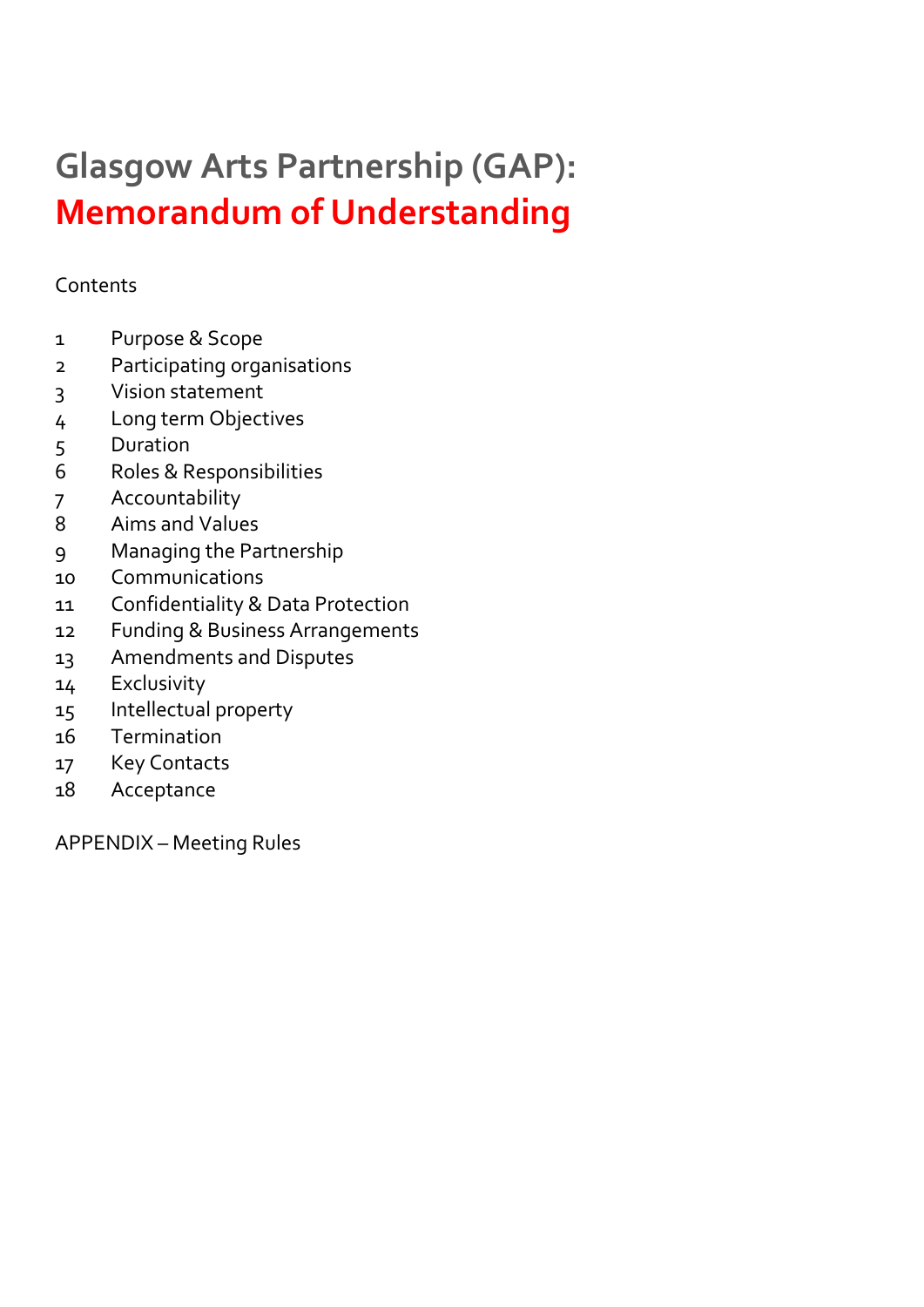## **1 Purpose and Scope**

This Memorandum of Understanding ("MoU") is intended to demonstrate commitment to collaboration which will bring about mutual benefit for the parties involved, *hereafter known as the partners* and their target communities.

This MoU defines the relationship between the partners and sets out roles and responsibilities within this; it sets out how the group will be governed, the duration of the arrangement, principles of working together and agreed terms and conditions.

The MoU is not a contractual document and does not impose any legal obligation on any party. The overall relationship described by the MoU is a voluntary arrangement. The MoU is independent of any other agreements signed by or between the organisations concerned.

## **2 Participating Organisations**

All partners contributing will commit to the MoU by signalling their agreement as part of the GAP sign-up process.

The participating partners are:

Each member of Glasgow CAN who signs up to join GAP by filling in the relevant form and noting that they have read and agree to this MoU

The lead organisation is:

Glasgow Connected Arts Network (Glasgow CAN)

## **3 Vision Statement**

The Glasgow Arts Partnership is a collaboration between Participatory Arts organisations and freelance creative practitioners and producers across Greater Glasgow, covering a range of disciplines and backgrounds. An arts or creative project is 'participatory' if people from a thematic or geographical community take part and the purpose is to instil positive social change. The emphasis is always on the needs of those who are engaged, not the work of the artist. Glasgow CAN's vision statement is;

'Everyone in Glasgow should have access to a rich and varied artistic landscape.'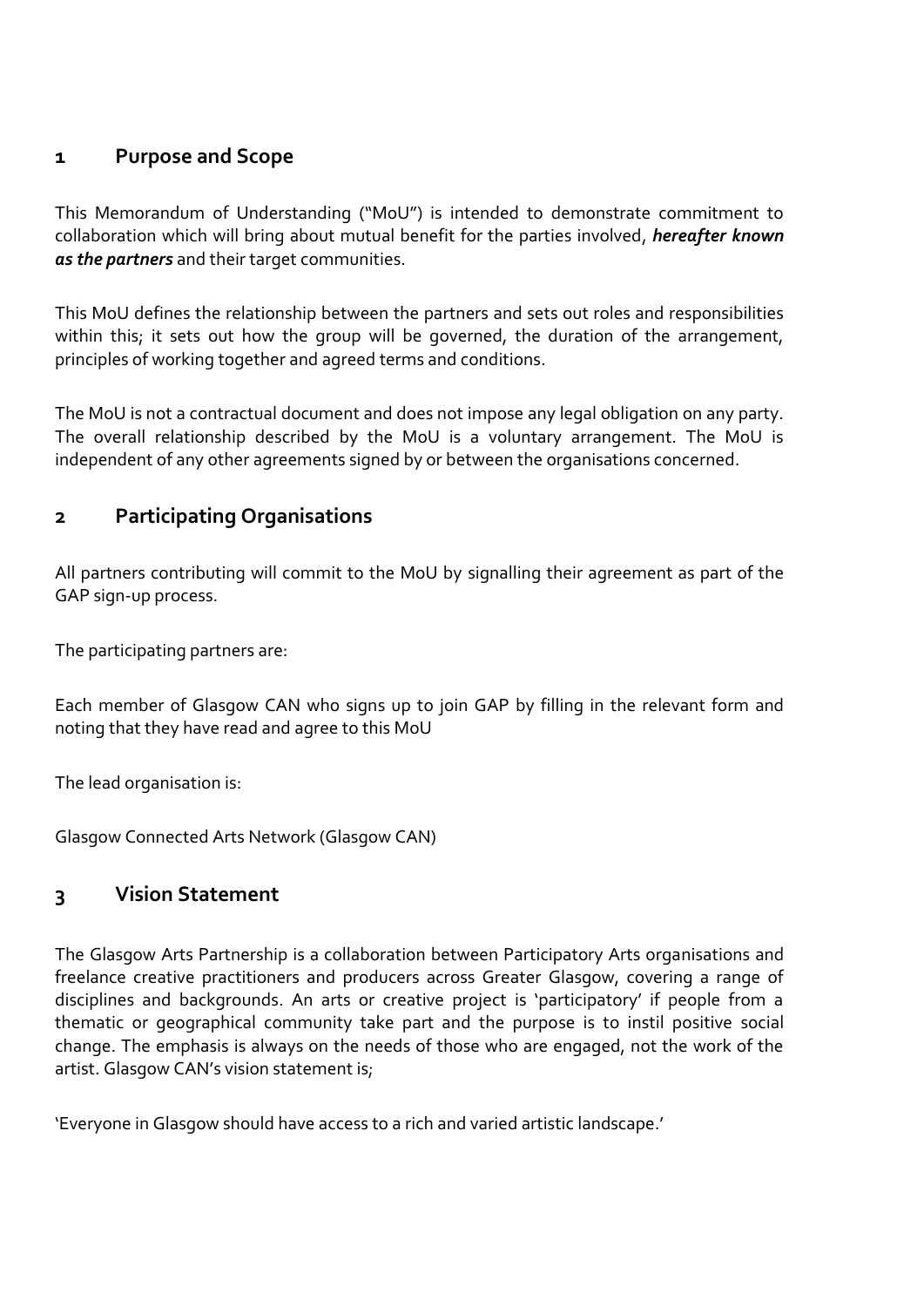The partnership is led by Glasgow CAN, which exists to nurture and develop the Participatory Arts sector in Glasgow so that every Glasgow resident has access to a rich and varied artistic landscape. This is achieved through supporting a membership of five hundred small to medium-sized organisations and creative practitioners with networking, advocacy, training, funding and business development.

Glasgow CAN has a particular focus on ensuring access to the arts with groups and communities that are marginalised by society, often in areas of multiple deprivation in the city. This means that at the heart of the partnership's delivery will be a strong belief in the arts as a tool for positive social change, connecting Participatory Artists with communities across the city and surrounding area.

Often barriers exist between small creative organisations or freelancers accessing tender or funding opportunities. Through being a member of the Glasgow Arts Partnership, Glasgow CAN will lead on identifying relevant funding or tender opportunities which will help ensure this barrier is lifted and more opportunities for collaboration and economic or business development are created. Grassroot practitioners will be able to do what they do best: deliver. This leaves the administration and management of the project to a partner they trust and who has the expertise.

As lead organisation, Glasgow CAN is committed to improving the quality of Participatory Arts activities that the consortium delivers. Funders and buyers will have a clear understanding of the skills and knowledge of the practitioners, what will be delivered and what policies and procedures are in place to support the project. A skills database will be available to interested parties to access, as will policies and procedures. Customers will be reassured that all of the freelancers and organisations involved are all of an agreed standard to deliver the work through a carefully conducted application and selection process. They will also be reassured that members will be kept up-to-date with relevant policy and legislation in order to carry out any projects. All members will be working under clear guidance and in conjunction with relevant policy legislation and industry standards in regards to rates of pay.

The outcome of the projects delivered by the partnership should be shaped by those involved and the needs of communities. The purpose of the project should be of benefit to the participants, for example to achieve positive social change, raise confidence and self-esteem, promote community cohesion or raise awareness of an issue affecting people's lives. The project must be accessible and where possible activities should be free to participants. Monitoring and evaluation must be integral to the process and practitioners should be self reflective. A project report will be completed as standard at the end of every project and will be made available to relevant parties.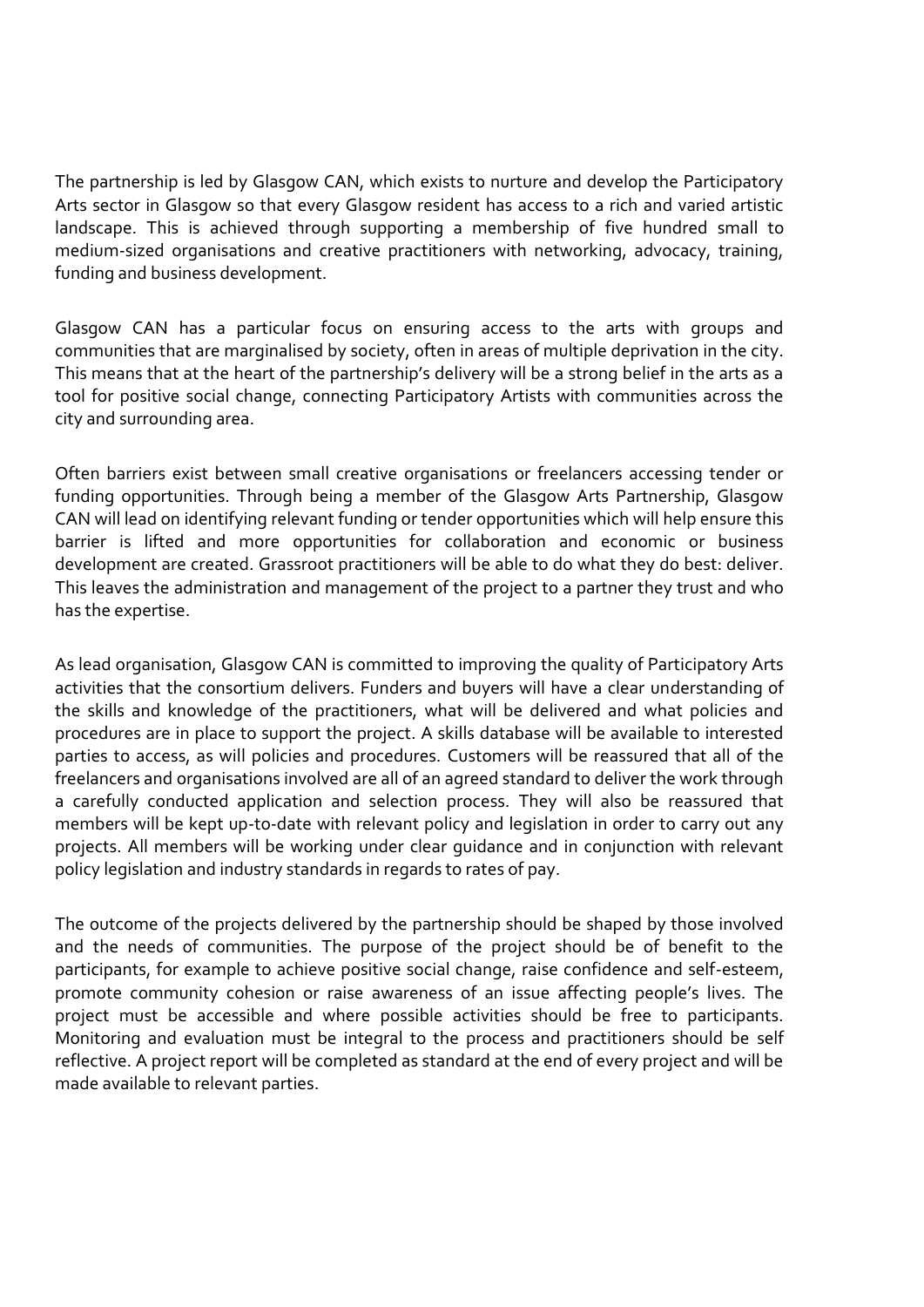## **4 Long Term Objectives of the Partnership**

The Specific Long Term Objective(s) of this Collaboration are:

- To improve collaboration between creative practitioners and Participatory Artists/arts organisations in Greater Glasgow
- To increase the skills and capacity of arts organisations and individual artists to bid for and deliver contracts or funded projects
- To improve the perceived value of creative and participatory arts as a whole
- To enable local communities to better access Participatory Arts practices and artists
- To implement and deliver an ongoing programme of training and support for consortium members once processes are in place and the consortium has been formally established.

## **5 Duration**

The MoU is designed to cover the period during which the Collaboration is operating and is effective from the date of signing up to the point of either: leaving Glasgow CAN as a member, notifying Glasgow CAN that the member wishes to no longer be a part of GAP, or at the point that GAP may cease to operate.

## **6 Roles and Responsibilities**

#### **The Lead Organisation (Glasgow CAN) will be responsible for:**

- Working with the GAP members to develop and provide services
- Developing opportunities to share with the GAP members
- Facilitating the selection process between GAP members and particular opportunities
- Supplying the agreed support to the Partnership to agreed timescales and specifications
- General communications, and facilitating the Steering Group
- Servicing any other meetings required across the partnership; agreeing agendas, etc.
- Drafting Tender Documentation on Behalf of the Partnership
- Supplying financial information & systems
- Supplying Support relevant to the collaborative process in relation to subcontracting; namely project management, curation services and project evaluation
- Providing service delivery and performance information to purchasers
- Working towards making the service more sustainable
- Overcoming barriers to delivery through supporting and advocating for the partnership and individual members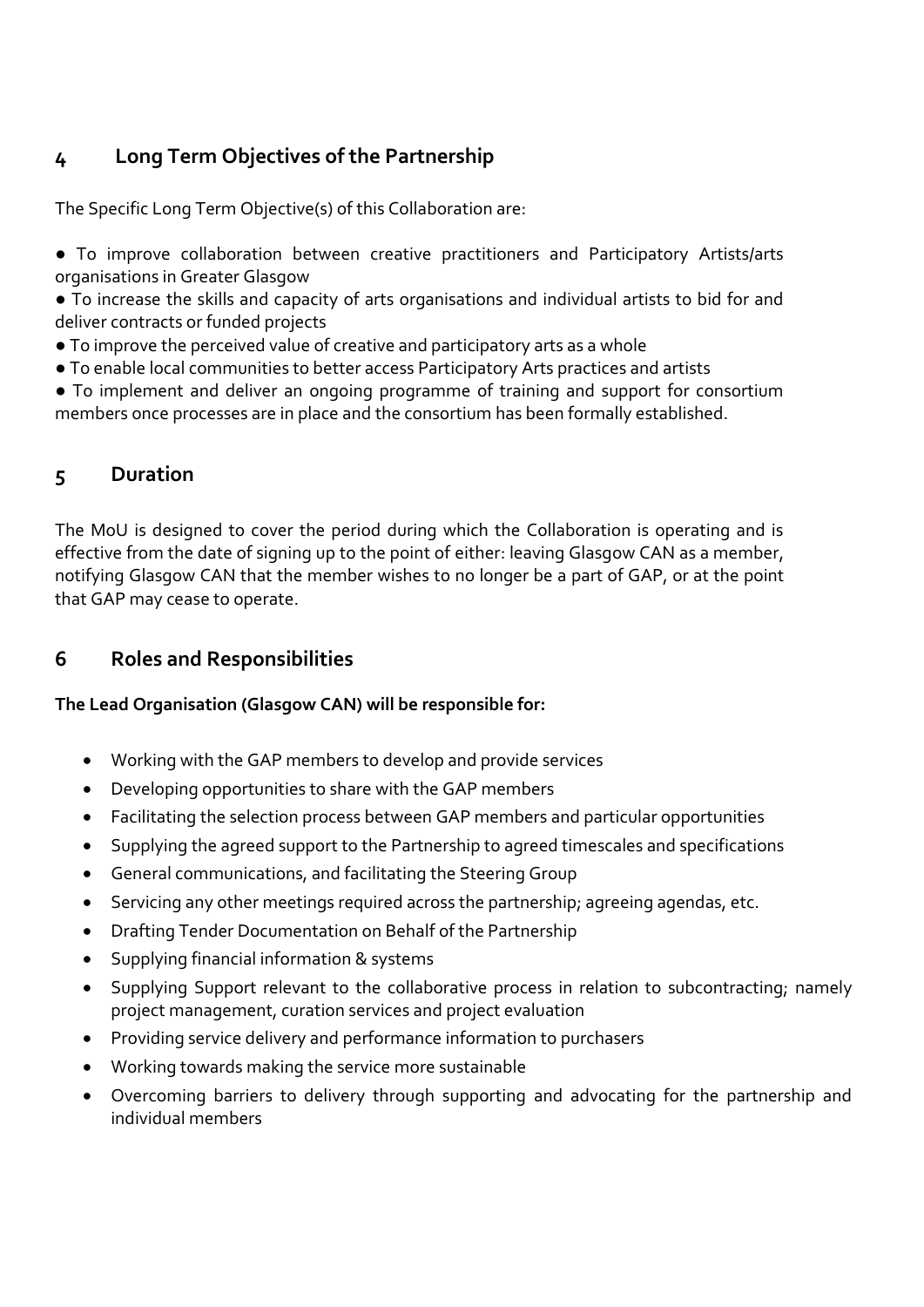• Undertaking any specific training and support of the partnership members

#### **Partner Organisations will be responsible for**

- Monitoring opportunities available through GAP and applying or discussing with Glasgow CAN if there is an opportunity that the member is interested in
- Working with Glasgow CAN to identify opportunities for collaboration with other members to undertake projects
- Attending meetings relevant to specific opportunities and participating in decision-making
- Contributing to the development of GAP by sharing ideas, creative aspirations and helping to identify areas of need within the local community. Responding to surveys or member consultation where possible
- Considering whether the member is able to contribute to the Steering Group, either on occasion or in the longer term
- Ensuring their organisation fulfils any contractual obligations arising through this collaboration
- Ensuring their organisation fulfils the agreed terms of this agreement
- Ensuring that any information provided in project applications is correct, up to date, and includes any documentation required by Glasgow CAN or the project funder
- Assisting Glasgow CAN to develop projects by providing up to date information about the services offered by the member, and relevant information and material about the member's creative practice

## **7 Accountability - Partner Organisations**

It is the responsibility of all partners involved within the collaboration to share, inform and secure agreement within their own organisational governance arrangements for the collaborative activity and its full delivery. It will be each partner's obligation to highlight any discrepancy between their own governance arrangements and this collaborative model, as and when any discrepancy arises, so that any issues can be assessed and acted upon in a timely manner.

In order to join the Glasgow Arts Partnership, members should ensure that the aims and values of their organisation are broadly aligned with the aims and values of Glasgow CAN. This will guide the development and execution of GAP projects. The partner should inform Glasgow CAN of any conflict of aims and values.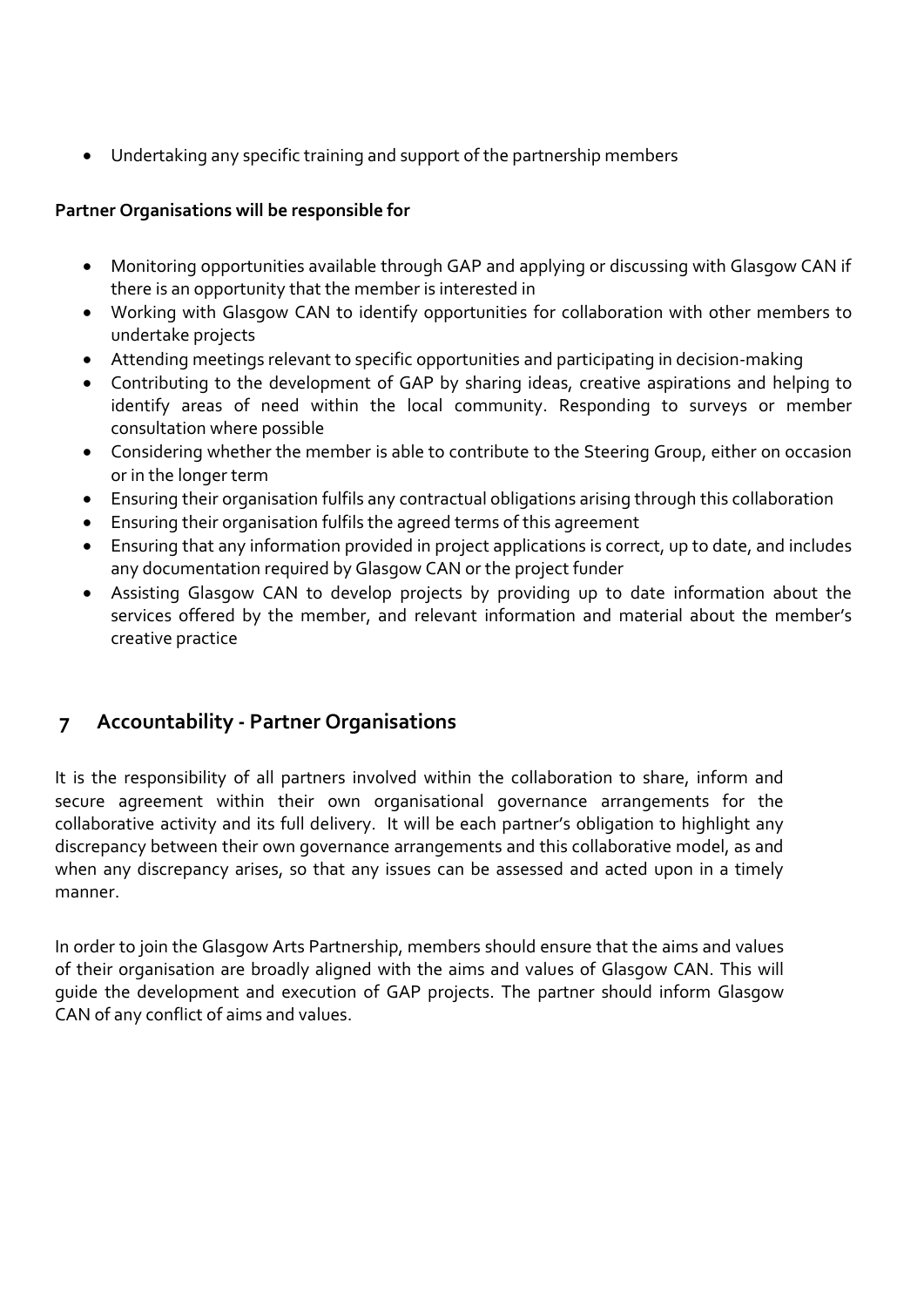## **8 Aims and Values**

The Partnership relationship will be based on:

- Equality;
- Mutual respect and trust;
- Open and transparent communications;
- Co-operation and consultation;
- A commitment to being positive and constructive;
- A willingness to work with and learn from others;
- A shared commitment to providing excellent services to the community; and
- A desire to make the best use of resources.

Aims and Values of Glasgow CAN:

#### **Aims**

We aim to:

- Promote and nurture supportive and mutually beneficial partnerships and collaboration
- Provide practical support and information to allow the sector to develop excellent practice
- Support the development of participatory arts programmes in areas where they are most needed
- Represent and advocate for the value, needs and rights of the artistic community at a strategic level
- Provide routes for disadvantaged young people to develop careers in the creative industries

Underpinning these aims are our three values of:

#### **Values**

#### **Diverse Representation**

We support work which celebrates our differences, promotes equality and improves access to the arts for marginalised groups. We support projects which specifically involve work with groups including but not limited to :Refugees and Asylum Seekers, the LBGT+ community, young people, women's groups, older people, those with ill health or disabilities.

#### **Accessibility**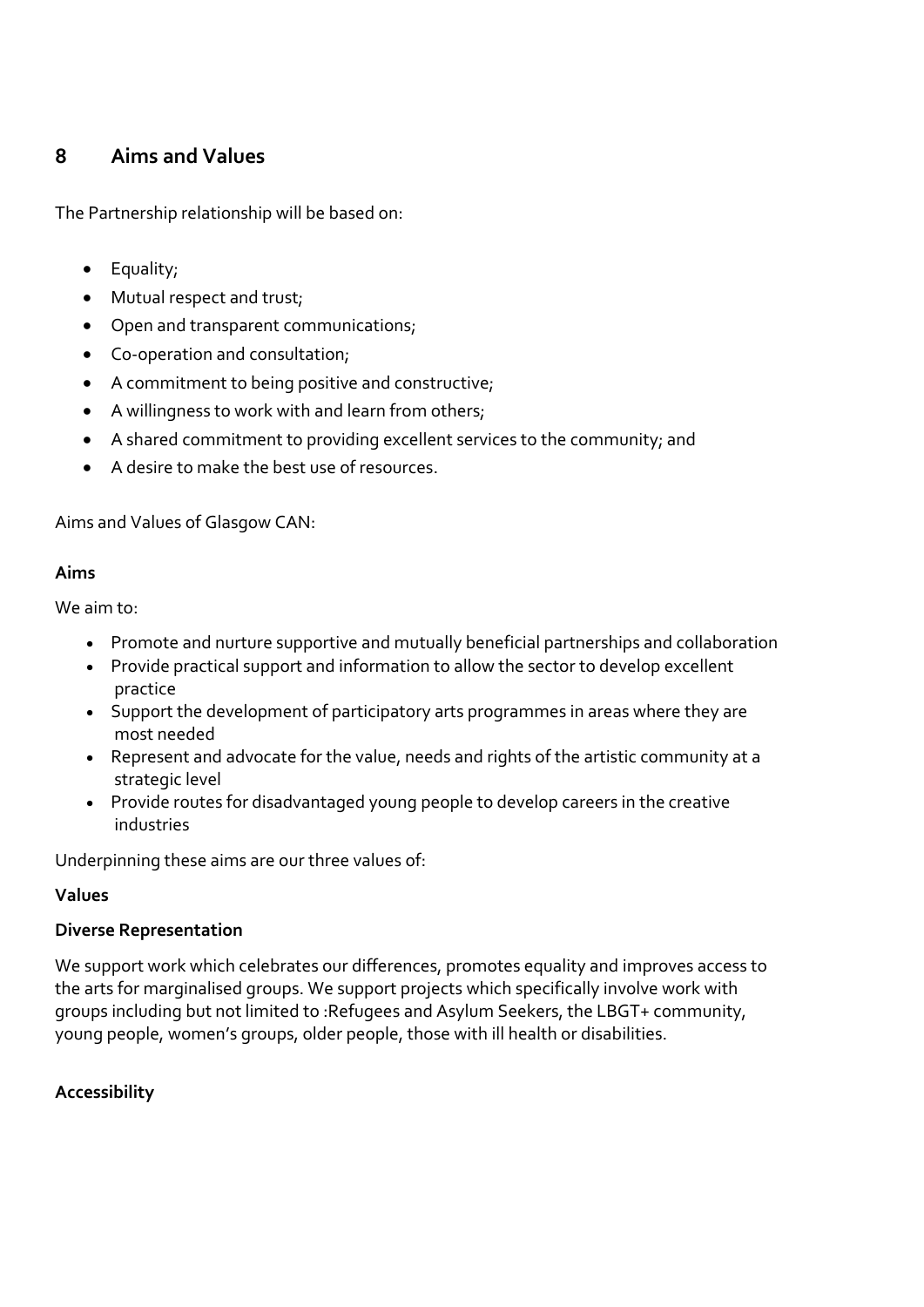We support work which extends the reach of Artists and Organisations to communities that do not have adequate access to the arts. This may be due to isolation, geography, socio-economic status and other barriers. We particularly support pilot programmes. Projects must have a focus on sharing learning with others and working together. We will develop guidelines, share learning and reach communities where there is low provision of creative activities.

#### **Connection**

We seek to bring people together to promote and develop Participatory Arts programmes. We actively support Artists and Organisations to work with each other and communities through partnership initiatives. Projects which have a clear plan to share learning and information are particularly encouraged. Our CONNECT events offer an opportunity for practitioners to meet with each other, share ideas and to find ways of working together to benefit communities across Glasgow.

## **9 Managing the Partnership**

#### **Structure**

The Glasgow Arts Partnership will operate under a 'Managing Agent' model. This means that Glasgow CAN as the lead organisation will act as Managing Agent. The Managing Agent will identify and administer opportunities. Glasgow CAN will be guided by the contribution of the members and the Steering Group, however the final decision on whether to proceed with projects and on how to manage specific projects will rest with Glasgow CAN.

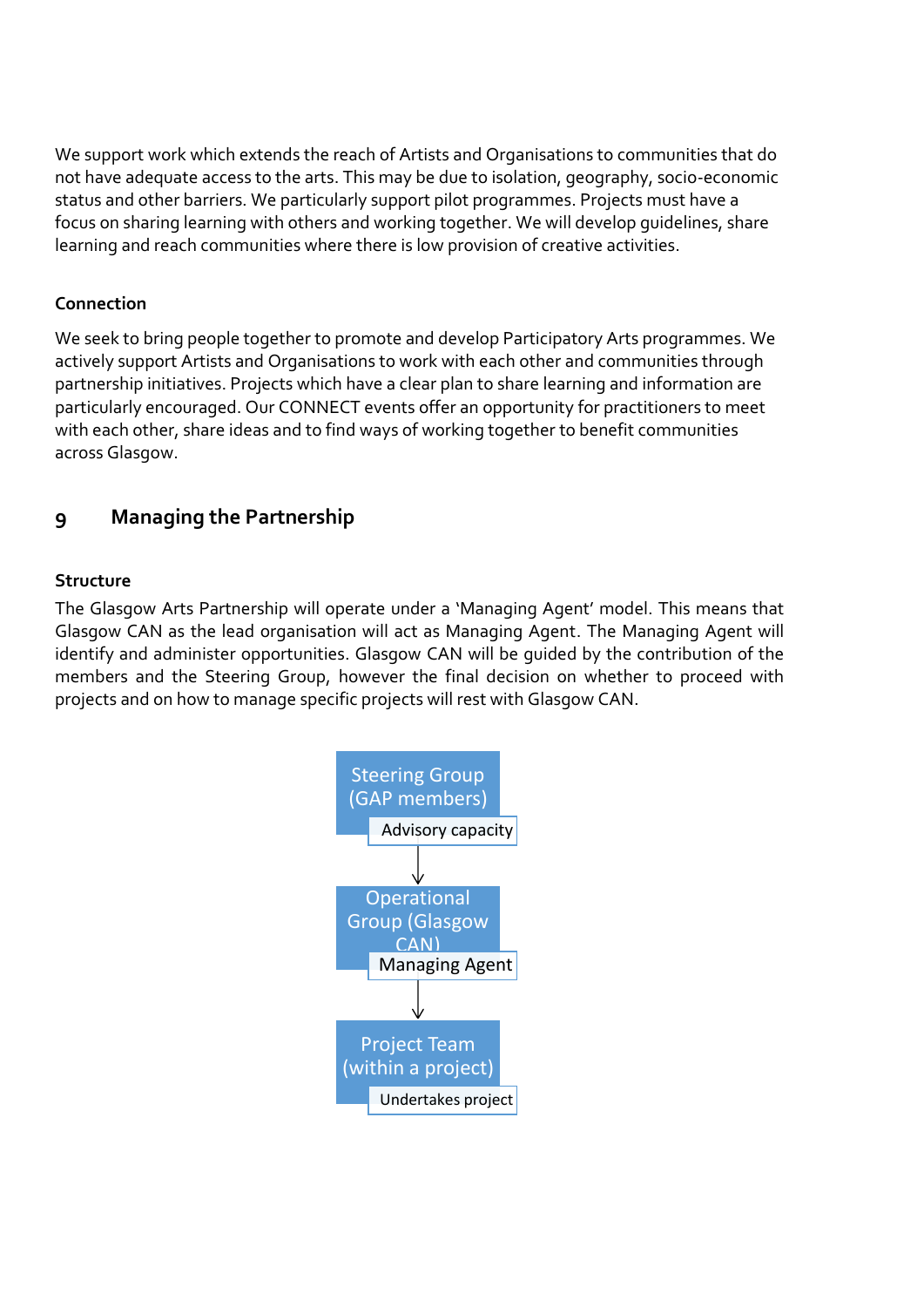| <b>Group Name</b>        | <b>Responsibilities</b>                                             | <b>Membership</b>                                                                           |
|--------------------------|---------------------------------------------------------------------|---------------------------------------------------------------------------------------------|
| <b>Steering Group</b>    | <b>Advising Glasgow CAN</b><br>on the ongoing<br>development of GAP | Voluntary from the GAP<br>membership. External<br>advisors may be invited<br>to participate |
| <b>Operational Group</b> | Leading and managing<br>GAP                                         | The core team made of<br>Glasgow CAN staff and<br>freelancers                               |
| <b>Project Team</b>      | Undertaking the<br>activities of specific<br>projects               | <b>Selected GAP members</b><br>and collaborators                                            |

## **Meetings – Rules**

Partners agree to the Meeting rules set out in the Appendix.

#### **10 Communications**

The Parties commit to communicating openly and constructively and to sharing good practice.

The parties will set out and agree a communications plan for the partnership.

## **11 Confidentiality and Data Protection**

The participating partners named at section 2, agree to share information with each other relevant to the consortium and any related projects.

The partners may at times acquire information that is confidential. Partners must not disclose confidential information for commercial advantage or to disadvantage or discredit other parties to the consortium or anyone else.

There is a separate non-disclosure agreement related to bid writing for GAP. Members will sign up to this agreement in order to join GAP.

Any personal data obtained or used by any of the partners in the course of the consortium shall be processed in accordance with the GDPR and the Data Protection Act 2018. Any personal data will be: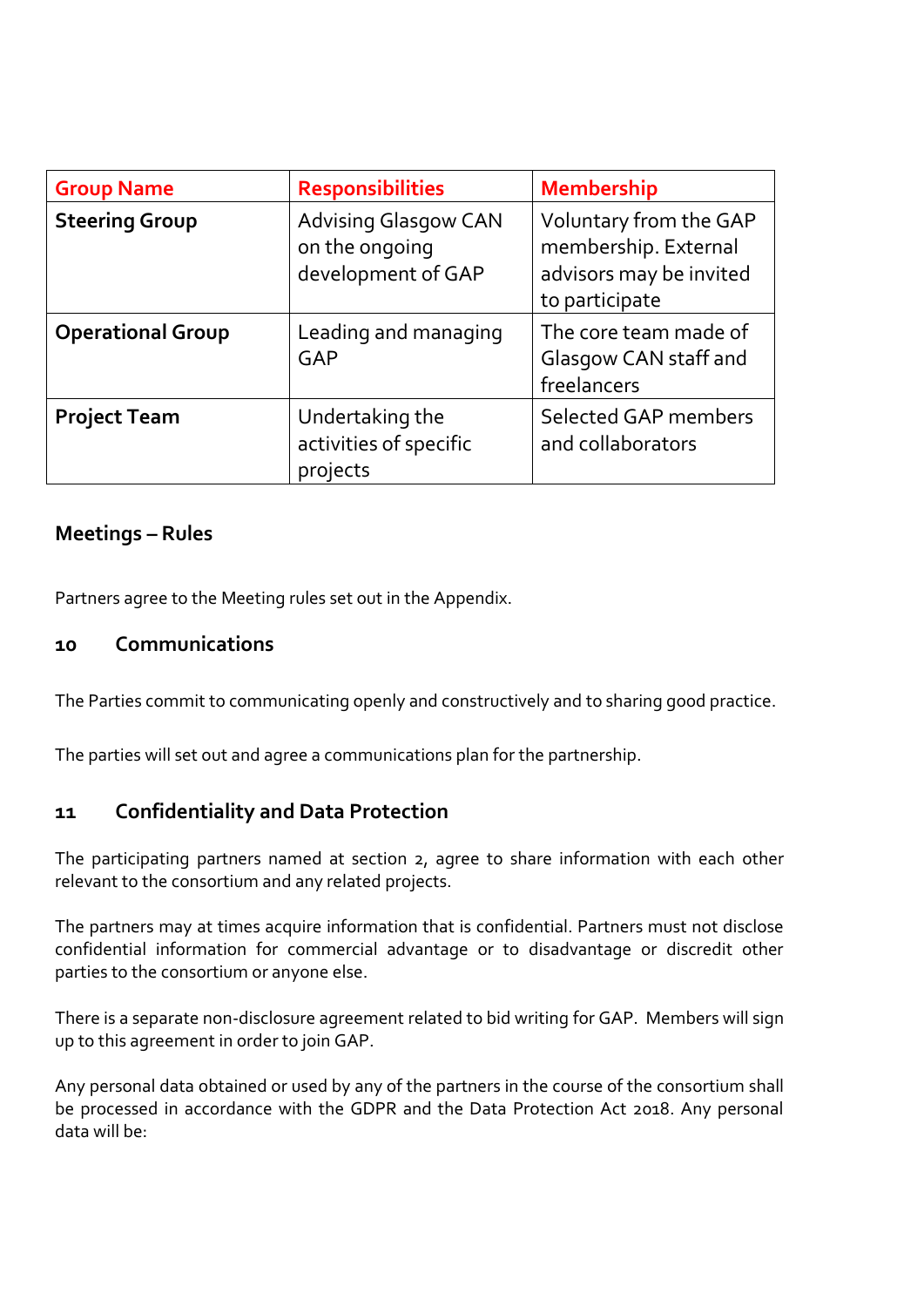- used fairly, lawfully and transparently
- used for specified, explicit purposes
- used in a way that is adequate, relevant and limited to only what is necessary
- accurate and, where necessary, kept up to date
- kept for no longer than is necessary

• handled in a way that ensures appropriate security, including protection against unlawful or unauthorised processing, access, loss, destruction or damage

Where there is an expectation that personalised data needs to be processed, this will be collected with informed consent from the outset. Informed consent will normally include a signed consent form.

Processing of personal data may also be carried out where it is necessary for the performance of a contract with the data subject or to take steps to enter into a contract.

## **12 Funding and Business Arrangements**

All partners agree to progress the agreed model for the duration of the MoU.

For some projects Glasgow CAN may administer funding directly to the GAP members. For others it may be necessary for the GAP member to invoice the funder directly upon completion of the agreed works.

GAP members may at times sign contracts directly with Glasgow CAN, and at other times directly with funder/buyer organisations.

Glasgow CAN will manage and administer any funding available to develop GAP in terms of setting up the consortium and seeking project opportunities.

Glasgow CAN will lead on tendering and may sign contracts on behalf of the partners.

Glasgow CAN may lead on purchasing however at times partners may be required to purchase materials and equipment etc directly from within their agreed project budget.

## **13 Amendments and Dispute Resolution**

Process of Amendment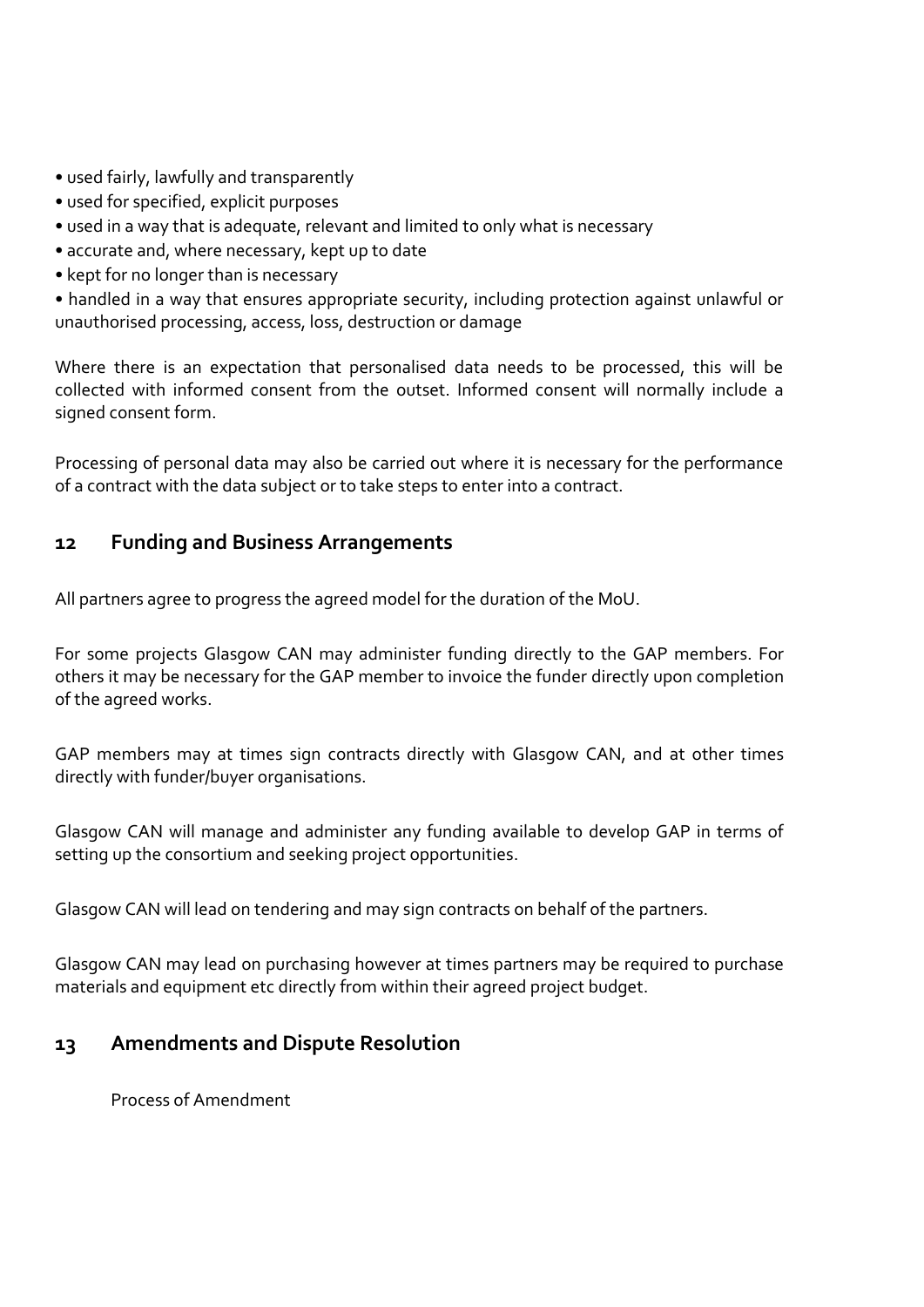- Once agreed, the MoU may only be amended by agreement of the Steering Group. Once approved, amendments should be attached as annexes to the original MoU.
- The MoU will be reviewed annually by the Steering Group or earlier if required. Any changes will be mutually agreed by the Parties.
- The MoU is not intended to be legally binding, nor to give rise to any liability of any kind whatsoever. The Parties will therefore be individually liable for any costs arising from amendments to the MoU.

Dispute Resolution

- Any issues or disputes between individual parties to this agreement which cannot be immediately resolved should be brought to Glasgow CAN.
- Glasgow CAN will include a fair representation from each of the Parties.
- Glasgow CAN will act as final arbiter in all disputes. If necessary, Glasgow CAN will seek advice from the Glasgow CAN Board or other third parties.
- All parties agree to follow the dispute resolution process set in place by partners.
- •

## **14 Exclusivity**

As Partners may be building on the professional networks, content and the knowledge base of each other, the collaborative group may agree a level of exclusivity and would require to be consulted, and agreement sought, on the engagement of or involvement with other parties who may operate in similar networks or industry, where that may compromise this agreement.

The Partners will retain in strict confidence any sensitive or confidential information distributed to the members and use it only for the purpose of developing the Partnership and not disclose it to a third party without the prior written consent of the Partnership.

Please see the non-disclosure agreement for GAP for further details of this agreement.

## **15 Intellectual Property**

Any project materials, activities, partnerships that relate to the explicit delivery of all activities and/or services agreed under this MOU shall remain the Intellectual Property of the original authors. Whenever used, the rightful owner will be respected and acknowledged. Any unauthorised use of either party's materials may be subject to the appropriate law.

If a party disengages from the collaboration, they are no longer entitled to use such property.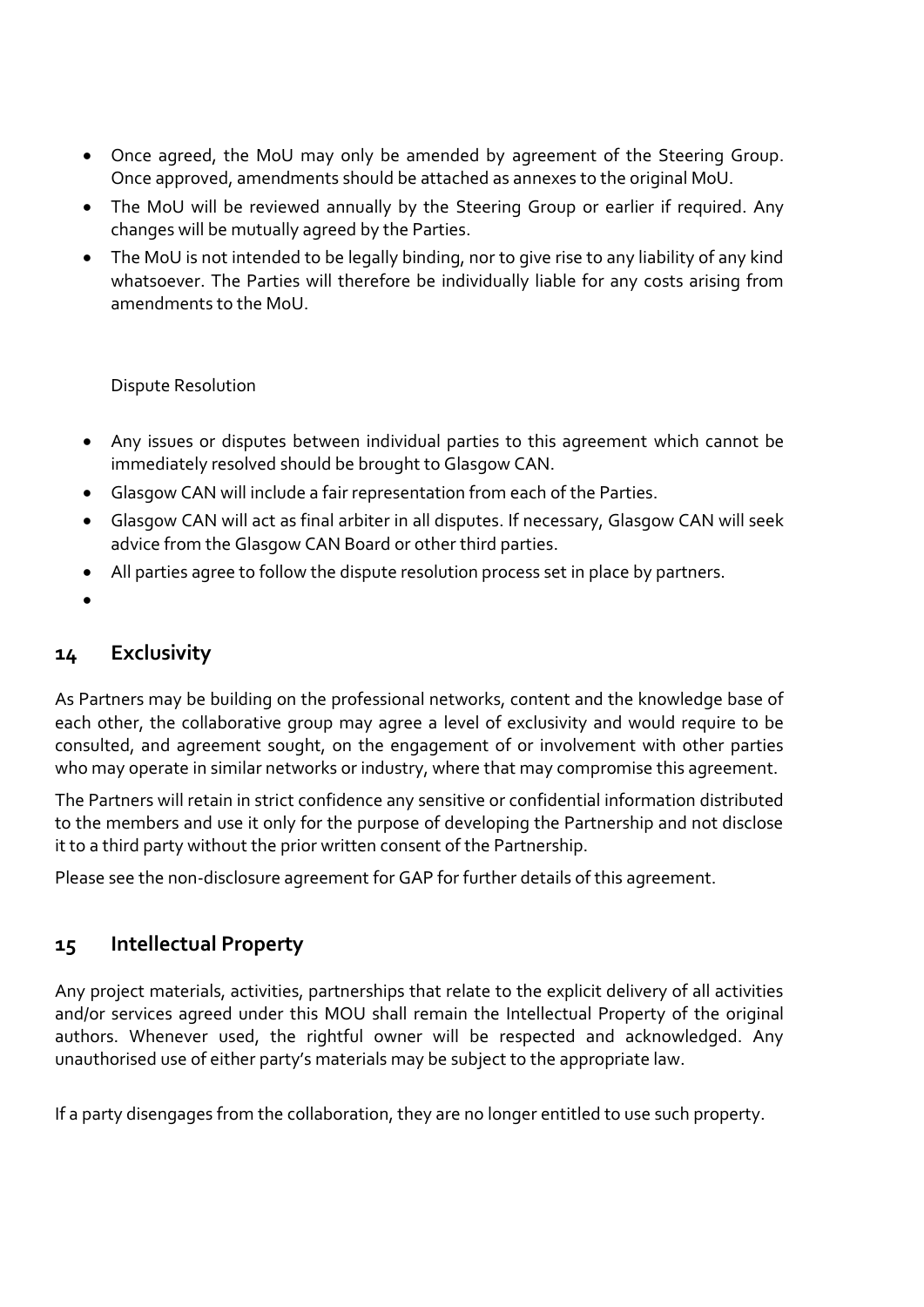## **16 Termination**

This agreement may be terminated in the case that:

- A member leaves Glasgow CAN
- A member notifies Glasgow CAN that they no longer wish to be a part of GAP (but remains part of Glasgow CAN)
- At the point that GAP may cease to operate
- If a member is engaged in contract delivery then they are obliged to complete the requirements of their contract prior to leaving GAP as a member
- In cases where due to unforeseen circumstances it is no longer possible for a member to meet the terms of their contract the required actions will be described in the artist contract for the specific opportunity

## **17 Key Organisation Contacts**

The key contacts for the Partnership are as follows:

GAP project coordinator - [gap@glasgowcan.org](mailto:gap@glasgowcan.org) Glasgow CAN (general) – [info@glasgowcan.org](mailto:info@glasgowcan.org)

## **18 Acceptance**

By signalling via the application form that they have read and agree to this Memorandum of Understanding, members of Glasgow CAN become authorised signatories to the collaboration that forms the Glasgow Arts Partnership.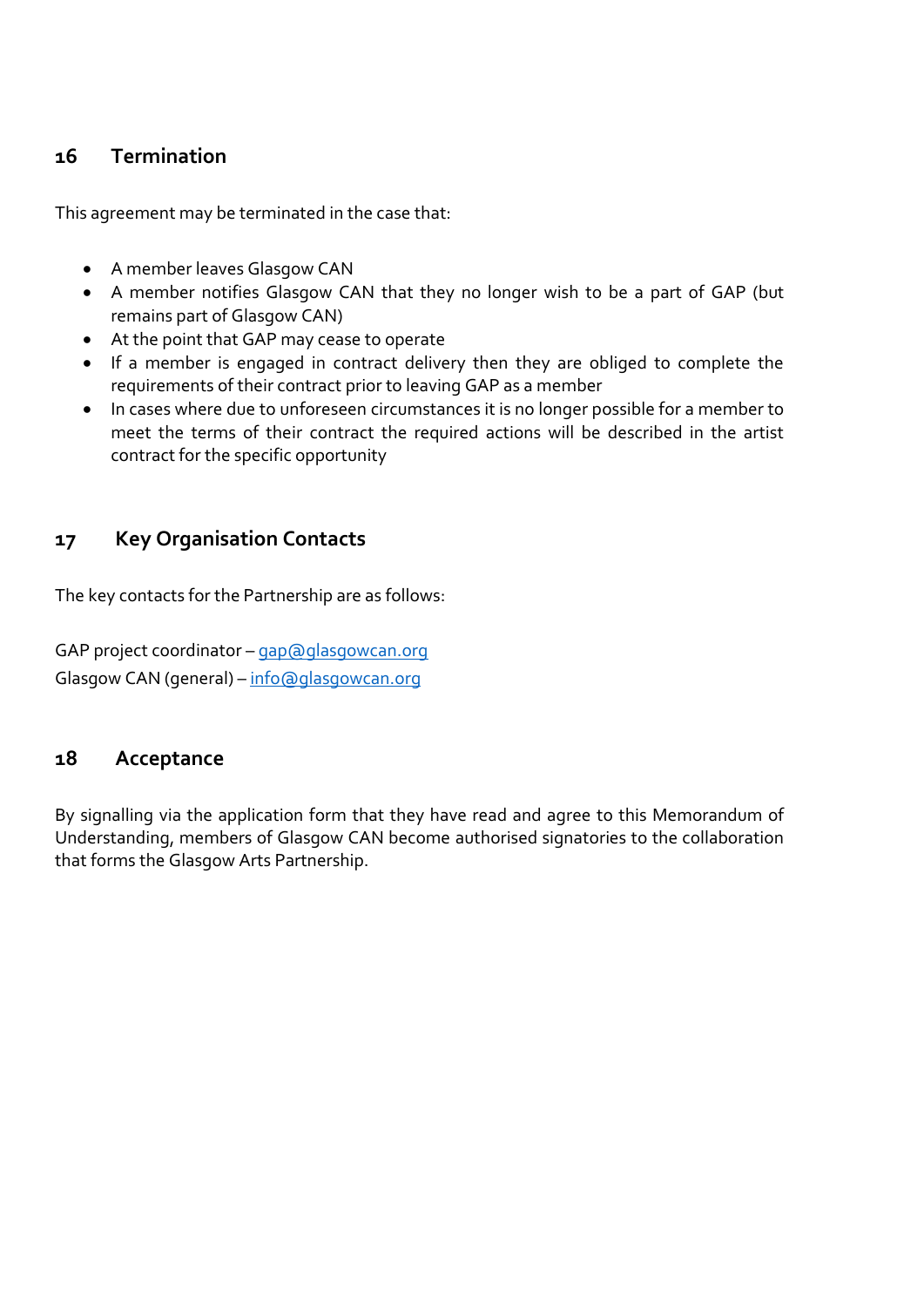## **Appendix**

## **Meeting Rules (based on the existing Steering Group Terms of Reference):**

1. All steering group members must have full mandated authority from their respective organisations/boards to make decisions on consortium development strategy.

2. Meetings will be held regularly, as business dictates, or at least every two calendar months.

3. Meetings will be held initially via Zoom due to the COVID-19 pandemic, but may include face-to-face meetings once it is safe to do so.

4. Regular steering group members must be committed to attending every meeting if possible and, where necessary, offer advice or provide feedback between meetings. Please see advice from Glasgow CAN on drop-in engagement as this evolves.

5. Agendas and papers will be circulated at least 2 working days before meetings.

6. Minutes/notes of meetings will be circulated following the meeting in question.

7. Decisions at the meeting will be subject to a vote of at least 75% of attendees in agreement. In the event of a tie, the Glasgow CAN Executive Director will have the deciding vote.

8. It is recommended that updates on the work of the steering group be a standing item on the agendas of the participating organisations' respective Board/management group meetings (where applicable).

9. The Memorandum of Understanding can be varied through a 75% majority agreement of all partner organisations present. As above, In the event of a tie, the Glasgow CAN Executive Director will have the deciding vote.

10. Votes and decisions will be taken by the members in attendance, and considered quorate so long as there are at least 4 members present.

11. The Executive Director of Glasgow CAN will invite non-members to attend or present at working group meetings as appropriate. Non-members will not be able to vote.